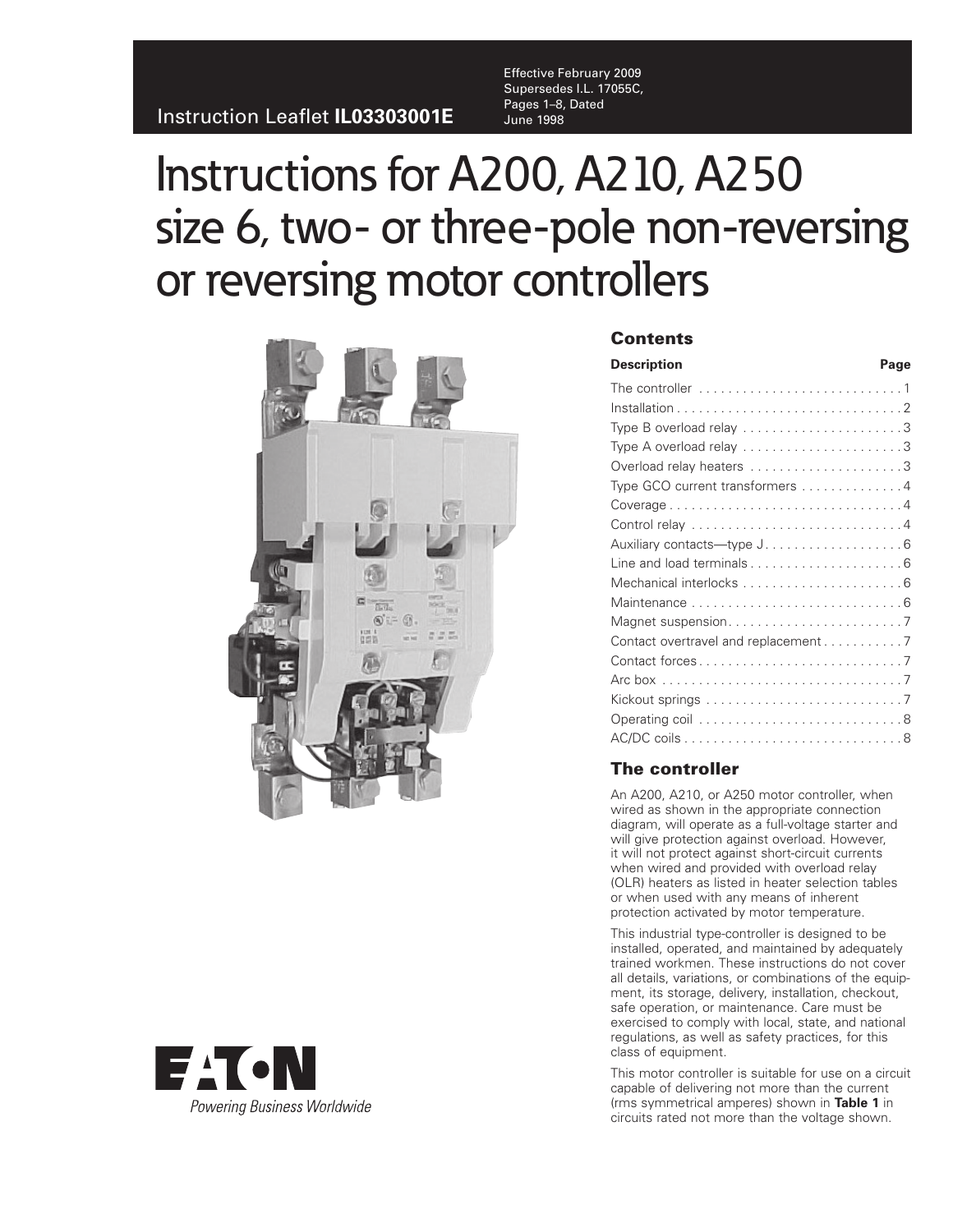## Instructions for A200, A210, A250 size 6, two- or three-pole non-reversing or reversing motor controllers

#### **Table 1. Short-circuit ratings**

| <b>Short-Circuit</b>                |                          | <b>Circuit breaker</b>        | <b>Short-circuit withstand rating</b> |                      | <b>Disconnect means-Westinghouse</b> |
|-------------------------------------|--------------------------|-------------------------------|---------------------------------------|----------------------|--------------------------------------|
| <b>Protective Device (SCPD)</b>     | <b>Maximum size SCPD</b> | Interrupting rating           | <b>Current</b>                        | <b>Voltage</b>       | catalog no. prefix                   |
| Class R fuse                        | 600A                     |                               | 65,000A<br>100,000A                   | 600V<br>480V         | MCS (high mag. trip)                 |
| Class L fuse                        | 800A                     |                               | 65,000A<br>100,000A                   | 600V<br>480V         | MCS (high mag. trip)                 |
| Magnetic only<br>type CB            | 600A                     | 22.000A<br>30,000A            | 18,000A<br>42,000A                    | 600V<br>480V         | LA                                   |
| Thermal magnetic<br>circuit breaker | 600A                     | 25,000A<br>30,000A<br>35,000A | 25,000A<br>30,000A<br>42,000A         | 600V<br>480V<br>480V | HLB, HLC<br>LA, LB, LC<br>HLB, HLC   |
| Thermal/magnetic type $CB + CL$     | 600A                     | 200,000A                      | 100,000A                              | 600V                 | NB+TRI-PAC                           |

- Instantaneous adjustable trip.

Circuit breaker.

Inverse-time circuit breaker.

Inverse-time circuit breaker with current-limiting attachment.

#### **Table 2. Controller ratings**

| <b>NEMA</b> | Three-phase horsepower at 60 Hz |             |          | <b>Amperes</b> |                 |
|-------------|---------------------------------|-------------|----------|----------------|-----------------|
| size        | <b>200V</b>                     | <b>230V</b> | 460/575V | <b>Open</b>    | <b>Enclosed</b> |
|             | 150                             | 200         | 400      | 600            | 540             |

Two-pole controllers have the same current ratings as three-pole devices but are not suitable for controlling three-phase motors.

## **Installation**

Mount the motor controller on a vertical surface with the line terminals above the load terminals. Once installed, the assembly should be checked to ensure proper operation of the basic contactor mechanism and accessory devices **before power is applied**.

The following list and the **MAINTENANCE** instructions should be used as a guide:

- A. The crossbar and springs must operate freely.
- B. Auxiliary contacts and mechanical interlocks must be properly installed and adjusted.
- C. The proper operating coil must be installed and properly connected.
- D. The crossbar must be in position. The contactor will not operate if the crossbar is rotated forward, out of position.
- E. The arc box must be in place. The contactor must never be operated in a power circuit unless the arc box is securely bolted in place.
- F. The main contacts must have overtravel and spring force and move freely.



**Figure 1. A200 dimension drawing (in inches)**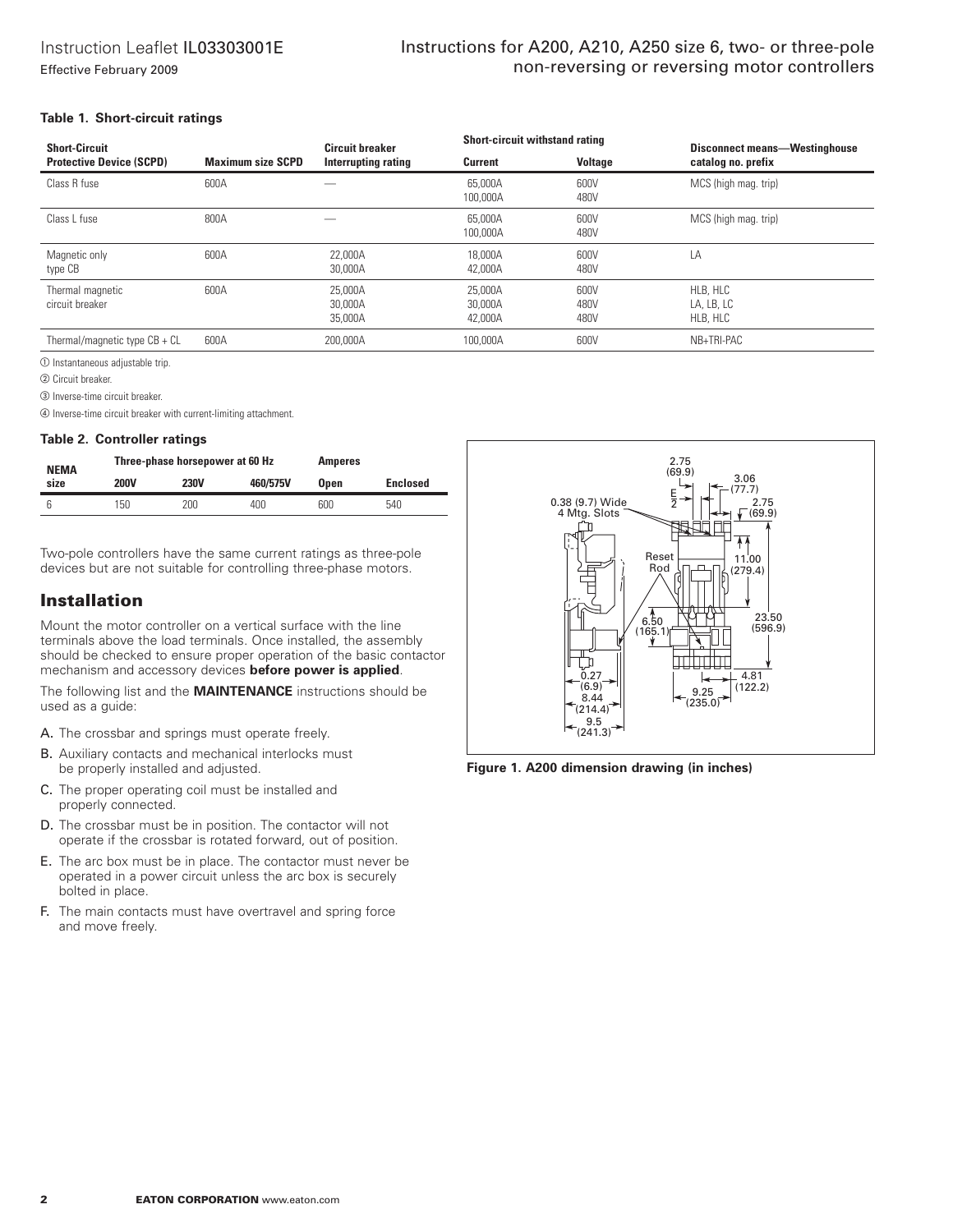## Instructions for A200, A210, A250 size 6, two- or three-pole non-reversing or reversing motor controllers

# **Type B overload relay**

A200 motor controllers are usually equipped with a Type B blocktype ambient compensated overload relay (with gray reset rod). The controller can also be supplied with a Type B non-ambient compensated relay (with red reset rod). The relay is a bimetal actuated type with a normally closed control circuit contact. An optional isolated normally open control circuit contact is available for field mounting. When the overload relay trips, a yellow dot will appear flush with the molded surface below the reset rod. Resetting the relay returns this indicator to its normal concealed position.

# **Type A overload relay**

An A200 motor controller can be equipped with a Type A nonambient compensated overload relay (unmarked and with red reset rod) or with a Type A temperature compensated overload relay (marked "ambient compensated" and with gray reset rod). Each relay is a bimetal actuated type with trip indicator, trip adjustment covering ±15% of rating and a normally closed control contact. The relay may be operated in either hand or automatic reset mode.

Reset operation is determined by the position of the plate on the load side of the overload base. Position the reset plate away from the panel to set the "hand" position. Loosen the locking screw, move the reset plate toward the panelboard and retighten the screw to set the "auto" position.

Automatic reset should not be used with two-wire control circuits where automatic starting of the motor may be hazardous.

# **Overload relay heaters**

Overload relay (OLR) heaters are not included with the motor controller and must be ordered separately per the heater selection table and the information listed below. When installing heaters, be sure that connecting surfaces are clean and heaters are attached securely to the relay in the proper location with the screw provided. Install with the serpentine heating element facing away from the reset rod. The trip rating of a heater in a 40°C ambient is 125% of the minimum full load current shown in **Table 3**. When tested at 600% of its trip rating, the relay will trip in 20 seconds or less.

Heaters should be selected on the basis of the actual full load current and service factor as shown on the motor nameplate or in the motor manufacturer's published literature. When the service factor of the motor is 1.15 to 1.25, select heaters from the heater application table. If the service factor of the motor is 1.0, or there is no service factor shown, or a maximum of 115% protection is desired, select one size smaller heater than indicated. When motor and overload relay are in different ambients, and when using noncompensated overload relays, select heaters from the table using adjusted motor currents as follows: decrease rated motor current 1% for each °C motor ambient exceeds controller ambient; increase rated motor current 1% for each °C controller ambient falls below motor ambient.

# - **WARNING**

**TO PROVIDE CONTINUED PROTECTION AGAINST FIRE AND SHOCK HAZARD, THE COMPLETE OVERLOAD RELAY MUST BE REPLACED IF BURNOUT OF A CURRENT ELEMENT OCCURS. SEE TABLE 4.**



Type B block overload relay



Type A block overload relay

## **Table 3. Overload relay control circuit contact ratings**

|               |             | <b>Normally closed</b> |             | <b>Normally open</b> |
|---------------|-------------|------------------------|-------------|----------------------|
| Vac           | <b>Make</b> | <b>Break</b>           | <b>Make</b> | <b>Break</b>         |
| Type A        |             |                        |             |                      |
| $24 - 120$    | 20A         | 2A                     | 5Α          | 0.5A                 |
| $120 - 600$   | 2400 VA     | 240 VA                 | 600 VA      | 60 VA                |
| <b>Type B</b> |             |                        |             |                      |
| $24 - 120$    | 30A         | 3A                     | 30A         | 3A                   |
| 120-600       | 3600 VA     | 360 VA                 | 3600 VA     | 360 VA               |
|               |             |                        |             |                      |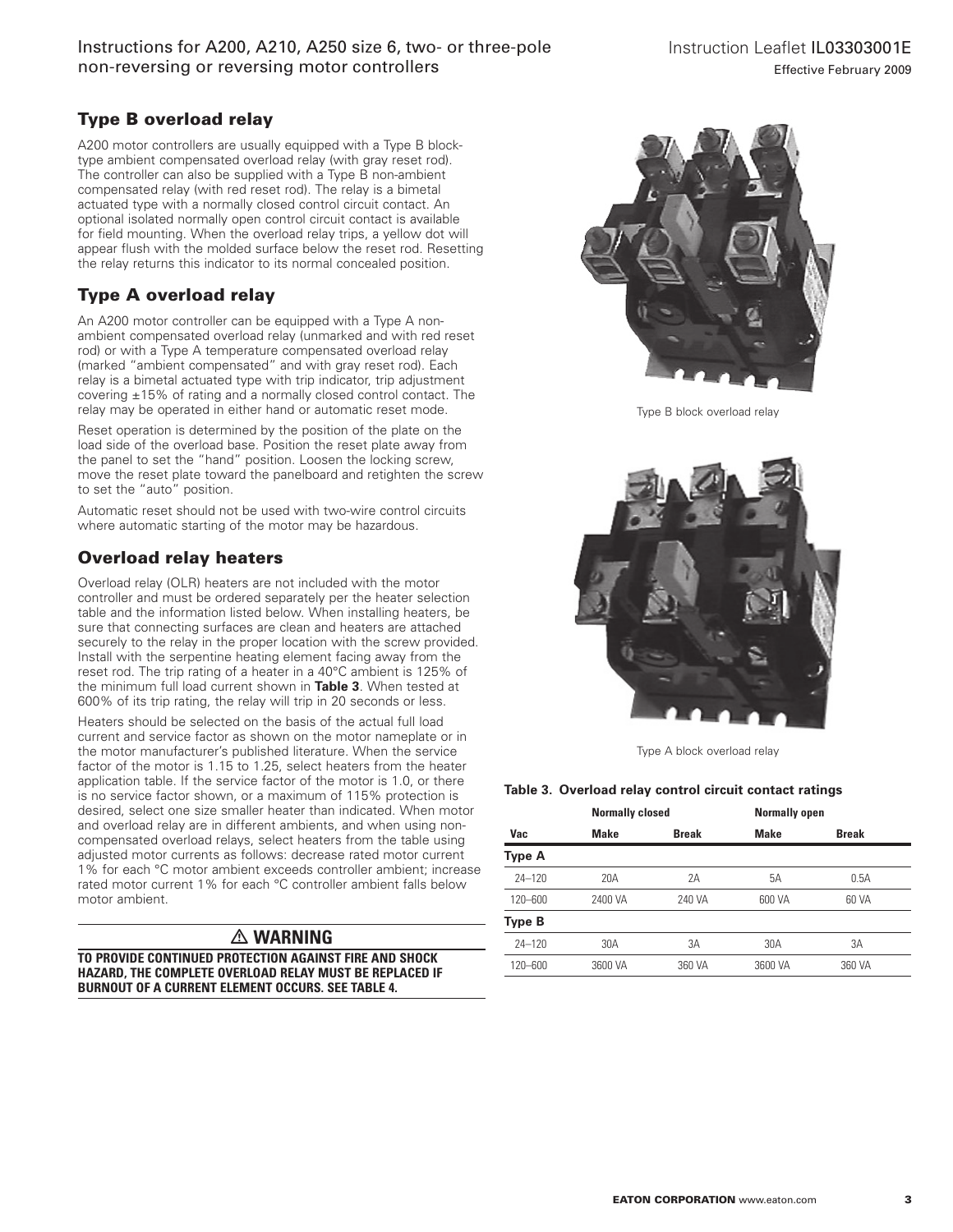#### **Table 4. Replacement overload relay**

| Overload relay          | <b>Catalog number</b> |  |
|-------------------------|-----------------------|--|
| <b>Type B</b>           |                       |  |
| Non-ambient compensated | <b>BN13A</b>          |  |
| Ambient compensated     | <b>BA13A</b>          |  |
| <b>Type A</b>           |                       |  |
| Non-ambient compensated | <b>AN13A</b>          |  |
| Ambient compensated     | <b>AA13A</b>          |  |
|                         |                       |  |

**Table 5. Heater selection A or B overload relay**

#### **Motor full load current in amperes for use with three heaters only**

| Open starter                                           | <b>Enclosed starter</b>                  |                               | <b>Heater</b>            |
|--------------------------------------------------------|------------------------------------------|-------------------------------|--------------------------|
| <b>Compensated or</b><br>non-compensated<br><b>OLR</b> | <b>Compensated</b><br><b>OLR</b>         | Non-compensated<br><b>OLR</b> | Catalog (code)<br>number |
|                                                        | Size 6 (with 600/5 current transformers) |                               |                          |
| 236-259                                                | 236-259                                  | 219-239                       | FH24                     |
| 260-283                                                | 260-283                                  | 240-263                       | FH <sub>25</sub>         |
| 284-310                                                | 284-310                                  | 264-287                       | <b>FH26</b>              |
| $311 - 340$                                            | $311 - 340$                              | 288-316                       | <b>FH27</b>              |
| $341 - 374$                                            | $341 - 374$                              | 317-347                       | <b>FH28</b>              |
| 375-411                                                | $375 - 411$                              | 348-381                       | <b>FH29</b>              |
| 412-448                                                | 412-448                                  | 382-417                       | FH30                     |
| 449-489                                                | 449-489                                  | 418-455                       | FH31                     |
| 490-527                                                | 490-527                                  | 456-494                       | FH32                     |
| 528-585                                                | 528-540                                  | 495-540                       | FH33                     |
| 586-600                                                |                                          |                               | FH34                     |

## **Type GCO current transformers**

The Type GCO current transformers were specifically designed to mount on the A200 Size 6 controller and operate the Types A or B thermal overload relays.

The 600/5 ratio Type GCO transformers have a single turn primary winding provided by the controller load connection straps. The secondary wires—one white, the other black—are color coded for polarity identification.

These Type GCO current transformers are not to be used to power additional auxiliary devices and should never be energized with the secondary leads open circuited, because the open circuit overvoltage can damage the transformer.

## **Coverage**

The combination of Type GCO 600/5 ratio current transformers, Type A or B thermal overload relay, Type AR control relay and A201 Size 6 contactor is intended to provide motor overload protection for motors with full load amperes (FLA) from 236 to 600A, 600V.

The overload relay (OLR) must be installed in a vertical position as shown in **Table 6** with the reset rod at the bottom. The Type GCO transformer secondary wires (white and black) are then connected to the OLR terminals with the white wire connected to the upper terminal. Wire pairs (one black, the other white) must be connected to the terminals of the same pole.

#### **Table 6. AR relay data**

#### **Contact ratings (A600)**

|              | <b>Continuous</b> | <b>Max.</b> current |              | Max. VA     |              |
|--------------|-------------------|---------------------|--------------|-------------|--------------|
| <b>Volts</b> | current           | <b>Make</b>         | <b>Break</b> | <b>Make</b> | <b>Break</b> |
| 120          | 10                | 60                  | 6            | 7200        | 720          |
| 240          | 10                | 30                  | 3            | 7200        | 720          |
| 480          | 10                | 15                  | 1.5          | 7200        | 720          |
| 600          | 10                | 12                  | 12           | 7200        | 720          |

**Note:** Coil Power AC: 96 VA Open, 14 VA Closed, 4.5 Watts Closed.

## **Control relay**

To eliminate the need for a large capacity control transformer or heavy duty pushbuttons, the Size 6 A200 family of controllers includes an interposing control relay with each contactor (symbol CR in **Figure 2** and symbols FX and RX in **Figure 3**). The Type AR relay furnished is a two pole device, each pole rated 10A continuously, up to 600V. The contacts of the AR relay control power to the contactor coil and the AR relay coil, in turn, is operated by the external control scheme. **Figures 2** and **3** show the contactor coils operating at the same voltage as the control relay coils. An optional method of wiring is to take contactor coil power from L1 and L2 via the relay contacts, and operate the remainder of the control circuit at some reduced voltage obtained from a control transformer or a separate source.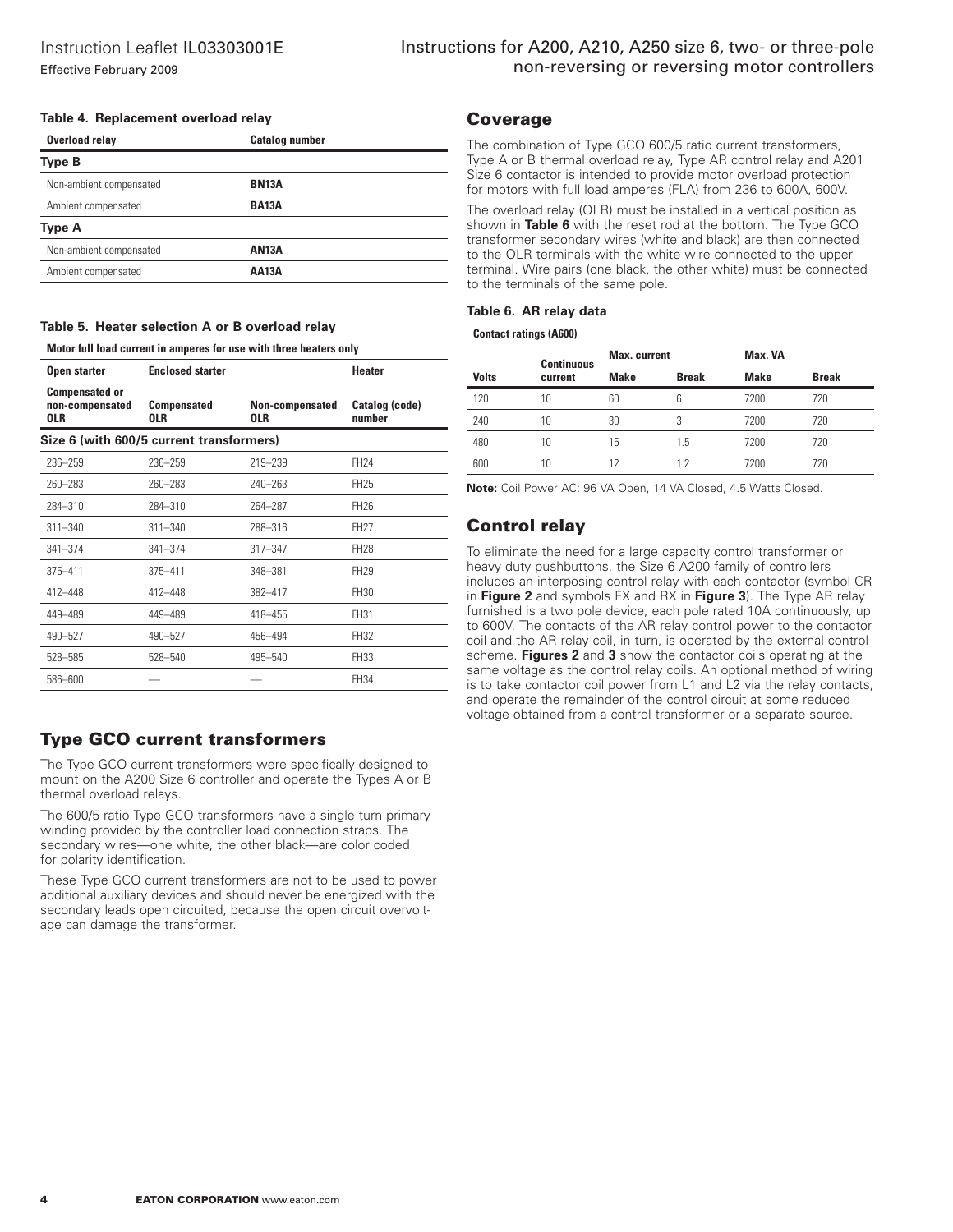Instructions for A200, A210, A250 size 6, two- or three-pole non-reversing or reversing motor controllers

Instruction Leaflet IL03303001E Effective February 2009



**Figure 2. Non-reversing control circuit**



**Figure 3. Reversing control circuit**



AR control relay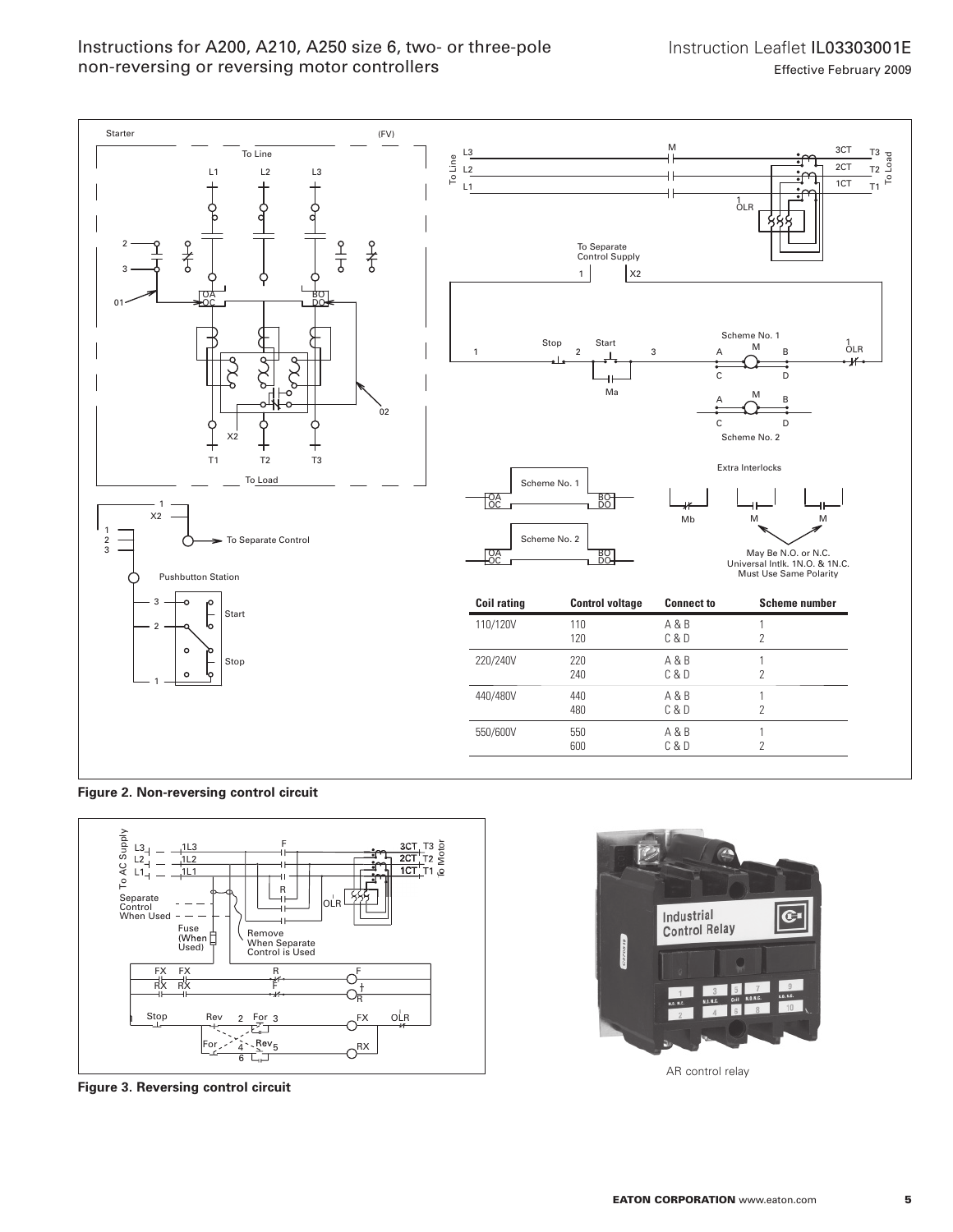#### **Table 7. AR relay operating coils**

| Vac     | Hertz | <b>Part number</b> |
|---------|-------|--------------------|
| 12      | 60    | 176C663G06         |
| 24      | 60    | 176C663G07         |
| 48      | 60    | 176C663G08         |
| 120/110 | 60/50 | 176C663G01         |
| 208     | 60    | 176C663G02         |
| 240/220 | 60/50 | 176C663G03         |
| 480/440 | 60/50 | 176C663G04         |
| 600/550 | 60/50 | 176C663G05         |

## **Auxiliary contacts—type J**

Each Size 6 controller will accommodate a total of two auxiliary contact units, providing a total of four auxiliary circuits.

The contact unit is retained in a metal bracket by spring clips and operated by a metal operator mounted on the crossbar.

Additional auxiliary contact units are available with various contact arrangements as listed in **Table 8**. The metal bracket, mounting hardware, and operating arm can be ordered as part number 3463D94G01.

The metal mounting bracket is mounted on the contactor base with the hardware provided. The auxiliary contact unit can then be installed.

The metal auxiliary contact operator is then mounted on the crossbar with the hardware provided. Adjust the operating arm so that it strikes the auxiliary contact push rod beyond the beveled edge.

For proper auxiliary contact unit operation, when the contactor is fully closed, the auxiliary contact push rod can be manually depressed 1/16 inch further. If adjustment is necessary, open or close the slot in the end of the operator to obtain this 1/16 inch.

Auxiliary contacts mount by means of a spring clip and retainer. To remove the Type J, loosen the retainer screw several times (counterclockwise) and then slide the auxiliary contact unit out of the bracket cavity.

#### **Table 8. Type J auxiliary contacts**

| <b>Contact type</b>                                  | <b>Catalog number</b> |
|------------------------------------------------------|-----------------------|
| 2 normally closed                                    | J02                   |
| 2 normally open                                      | J20                   |
| 1 normally open and 1 normally closed                | J11                   |
| 1 normally open and 1 normally closed, delayed break | J1C                   |

#### **Type J contact ratings (A600, R300)**

| <b>Voltage</b> | Continuous | Make    | <b>Break</b> |
|----------------|------------|---------|--------------|
| 120-600 Vac    | 10A        | 7200 VA | 720 VA       |
| 72-120 Vac     | 10A        | 60A     | 720 VA       |
| 28-72 Vac      | 10A        | 60A     | 10A          |
| 28-300 Vdc     | 1Α         | 28 VA   | <b>28 VA</b> |

## **Line and load terminals**

Both line and load terminals have 17/32-inch diameter holes for 1/2-inch diameter hardware. Dual-wire pressure type lugs, when used, should be assembled on the front of the copper connection straps, using the mounting pattern shown in **Figure 4**.

#### **Table 9. Power circuit terminals**

| <b>NEMA</b> size | Wire size               |  |
|------------------|-------------------------|--|
|                  | (2) 2/0 AWG-(2) 500 MCM |  |
|                  |                         |  |

**Note:** Wire with copper conductors only. Use 75°C wire.

#### **Table 10. Mechanical interlocks**

| Upper controller   | Lower controller                             | Use mech. Intlk. Type |  |  |  |
|--------------------|----------------------------------------------|-----------------------|--|--|--|
|                    | <b>Vertically mounted controllers (A250)</b> |                       |  |  |  |
| $A201$ size 5 or 6 | $A201$ size $6$                              | M47                   |  |  |  |
| $A201$ size $6$    | A201 size 7                                  | M <sub>51</sub>       |  |  |  |

| Left controller  | <b>Right controller</b>                 | Use mech. Intlk. Type |
|------------------|-----------------------------------------|-----------------------|
|                  | Horizontally mounted controllers (A210) |                       |
| A201 size 5 or 6 | $A201$ size $6$                         | M48                   |



**Figure 4. Assembly of pressure type line terminals**

## **Mechanical interlocks**

An A200 Size 6 controller, when used in combination with other contactors, may be mechanically interlocked to protect against the closing of one when the other is already closed. Mechanical interlock combinations, for both vertical and horizontal assemblies, are listed in **Table 10**.

## **Maintenance**

This industrial-type control is designed to be installed, operated, and maintained by adequately trained workmen. These instructions do not cover all details, variations, or combinations of the equipment, its storage, delivery, installation, check out, safe operation, or maintenance. Care must be exercised to comply with local, state, and national regulations as well as safety practices for this class of equipment.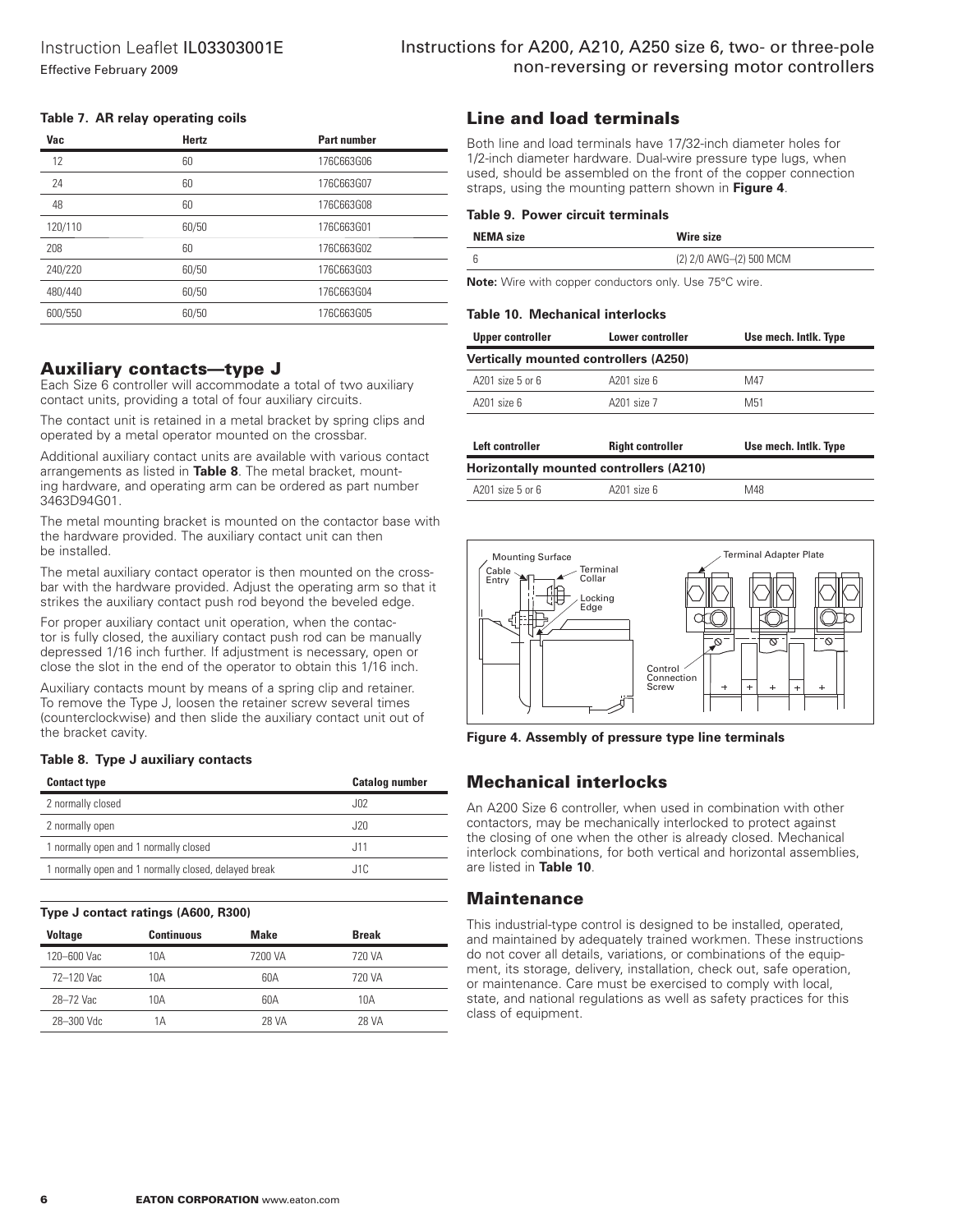## **Magnet suspension**

Both the stationary and moving magnet assemblies are flexibly mounted to ensure proper sealing of the magnet for quiet operation. Both helical compression springs and flat leaf springs are in back of each magnet part. The moving armature has less spring force and restraint than the stiffer stationary magnet assembly. In case these magnets are ever disassembled, particular care must be used to make sure that the flat leaf springs are centered on the laminated magnet assemblies and are not jammed between the magnets and the molded guide projections. After reassembly, be sure to check that both the stationary and moving magnets can be manually depressed or rocked in their mountings. Again, the moving armature assembly can be rocked with much less force and more freedom than the stationary assembly.

## **Contact overtravel and replacement**

The initial contact overtravel, with new contacts, is 5/32 to 13/64 inches and is measured with the power off as shown in **Figures 5** and **6**. Contact replacement is necessary when the overtravel on any pole has been reduced to 3/64 inch. The contacts must be replaced on all poles at the same time. Contact replacement is then achieved by the following procedure with the power off:

- 1. Remove the arc box and gently lower the crossbar.
- 2. Disconnect shunts from moving contact.
- 3. Remove the three contact springs and their protectors. Remove the nameplate.
- 4. Remove the moving contacts by removing their bearing pins. (A 5/3-inch allen wrench is required for the #10 socket head cap screws.)
- 5. Remove the stationary contacts. (A 1/4-inch allen wrench is required for the 5/16-inch socket head cap screws.)

To install new contacts, reverse the procedure, making sure all bolts and screws are tight (the stationary contact mounting bolts must be tightened to 150–175 pound inches), the crossbar is raised into its proper position with the moving contacts inside the arc box, and the arc box is securely in place. Check to be sure both kickout and contact springs are properly seated and the nameplate is in place.

The moving contacts should touch the stationary contacts at the same instant within 1/16 inch maximum error on all poles as the contactor is closed. Contact face misalignment of approximately 1/16 inch (measured with the contactor fully closed) will not be detrimental to the operation of the contactor.

# **Contact forces**

With new contacts, the total contact forces per pole should be:

- Initial force 7.5 to 8.5 pounds (**Figure 5**)
- Final force 9 to 10 pounds (**Figure 6)**

After turning off the power, contact forces per pole may be measured by exerting a measured pull until the paper is allowed to move using the method shown in **Figures 5** and **6**.

## **Arc box**

The arc box provides the mechanical stop for the moving contact assembly while maintaining the proper open gap for the main contacts. The molded box also supports the De-ionT type arc quenchers that are contained within the arc box. Two front accessible bolts hold the arc box in place. This arc box requires no maintenance except for a periodic inspection for grid damage or zircon liner burn-through by fault conditions. The contactor must never be operated in a power circuit unless the arc box is securely bolted in place.

## **Kickout springs**

Normally no maintenance is required for these springs other than to make sure they are properly seated on the molded crossbar assembly. In case they are inadvertently removed from the molded base where they are captivated in a hole slightly smaller than the free spring outside diameter, they can be reinstalled readily with needlenose pliers. Hold the front end of the spring, insert the pliers inside the spring, and rotate the offset pin end of the spring in a direction to decrease its outside diameter. Keep the spring restrained until the pin end has been inserted into the molded base.



**Figure 5. Initial contact force and spring length measurement**



**Figure 6. Final contact force and spring length measurement**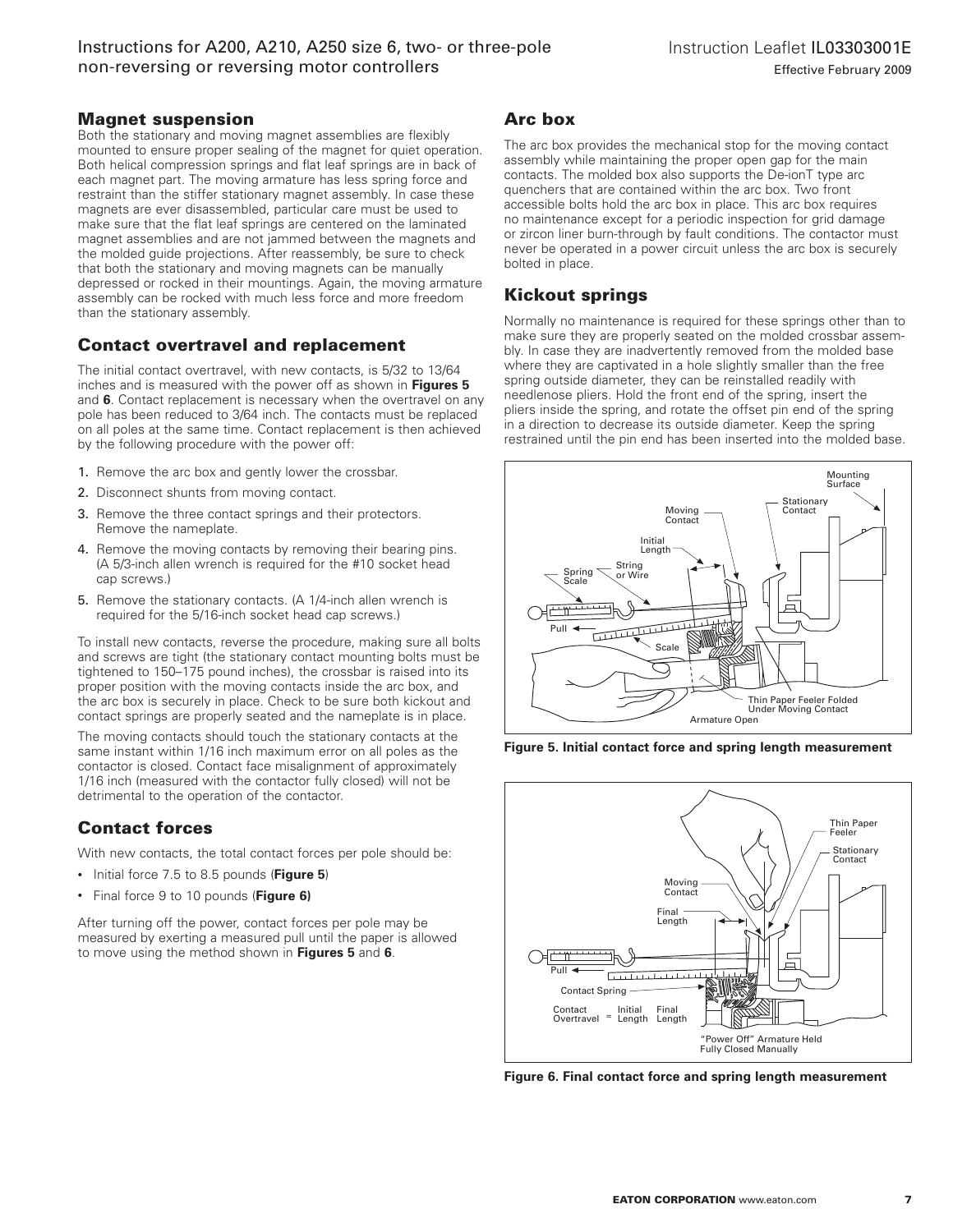Effective February 2009

# **Operating coil**

When installing a new coil, check the identification label for the correct part number, voltage, and frequency.

**Table 11** lists the more commonly used coils and shows the connection diagram for each voltage. To replace an operating coil, proceed as follows:

- 1. Remove all power to the contactor and operating coil.
- 2. Remove coil leads.
- 3. Remove the arc box (2 screws).
- 4. Gently lower the crossbar assembly.
- 5. Remove the old coil from the magnet by removing the two mounting screws.
- 6. Place the new coil on the contactor and replace the two mounting screws.
- 7. Raise the crossbar into its proper position with the moving contacts inside the arc box.
- 8. Replace the arc box on the contactor and securely tighten both mounting screws. Make sure both kickout springs are properly seated.
- 9. Reconnect the leads to the new coil. Move crossbar by hand and make sure it moves freely with no mechanical friction.

#### **Table 11. Operating coils for size 6 controllers**

| <b>Label marking</b> | <b>Control volts</b><br>60 Hz | <b>Connect to</b> | <b>Operating coil part</b><br>number and color<br>of label |
|----------------------|-------------------------------|-------------------|------------------------------------------------------------|
|                      | 110<br>120                    | $A - B$<br>$C-D$  | 2050A12G05 Red                                             |
|                      | 208-220<br>240                | $A - B$<br>$C-D$  | 2050A12G10 Green                                           |
|                      | 440<br>480                    | $A - B$<br>$C-D$  | 2050A12G15 Yellow                                          |
|                      | 550<br>600                    | $A - B$<br>$C-D$  | 2050A12G17 Gray                                            |
|                      | 120<br>240                    | $A - B$<br>$C-D$  | 2050A12G20* Gray                                           |

**Note:** Supplied connected for 240V with both jumpers wired A to B. For 120V, reconnect the jumpers A to D and B to C as shown on coil label.

#### **Table 12. Coil data (typical values)**

| Power | Inrush VA | <b>Sealed VA</b> | <b>Sealed watts</b> |
|-------|-----------|------------------|---------------------|
| AC    | ,900      |                  |                     |

## **AC/DC coils**

AC/DC coil conversion kits are available for use with Size 6 contactors and controllers where low dropout voltage or exceptionally quiet operation is desired. The low dropout voltage characteristic may be required where the voltage applied to the contactor coil is reduced by the effect of motor inrush current. The AC/DC coil accepts AC control voltage and rectifies it to DC. An interposing control relay is required to accommodate the higher coil current involved. To order, select kit from **Table 13**.

#### **Table 13. AC/DC coil conversion kits**

#### **Contactor AC/DC Coil Kit**

| <b>Voltage</b> | Frequency | <b>Part Number</b> |
|----------------|-----------|--------------------|
| 110-120V       | Anv       | 7864A29G01         |
| 220-240V       | Anv       | 7864A29G02         |
| 440-480V       | Anv       | 7864A29G03         |

#### **Table 14. Recommended driving torque**

| <b>Location</b>            | <b>Quantity</b> | Driving torque (Ib in) |
|----------------------------|-----------------|------------------------|
| Arc box screw              | 2               | $90 - 100$             |
| Coil terminal screw        | 2               | $15 - 18$              |
| Coil mounting screw        | 2               | $15 - 18$              |
| Stationary contact screw   | 3               | $150 - 175$            |
| Power wire lugs            | four-pole       | 400-440                |
| Lug mounting bolt          | two-pole        | 400-440                |
| Armature mounting screw    | 4               | $100 - 120$            |
| Moving contact pivot screw | two-pole        | $70 - 80$              |
| Shunt screws               | two-pole        | 150-175                |
| Magnet mounting screw      | 2               | $15 - 175$             |

#### **Table 15. Accessories**

#### **Fuse block kits—meet requirements of NECT concerning common control fusing**

| Order catalog number | <b>Quantity</b> | <b>Description</b>                                                                                                               |
|----------------------|-----------------|----------------------------------------------------------------------------------------------------------------------------------|
| <b>FKR</b>           |                 | Panel mounted fuse holder<br>for 2 class CC (Bussmann*<br>KTKR) fuses see use when<br>available fault current<br>exceeds 10,000A |

#### **Order fuses separately by ampere rating**

| <b>Controller size</b> | Minimum wire size in<br>control circuit | <b>Suggested fuse size</b> |
|------------------------|-----------------------------------------|----------------------------|
|                        | $#14$ AWG                               | 15A                        |

- Use when available fault current exceeds 10,000A.

2 When using a control transformer, select fuse size per the National Electrical Code®.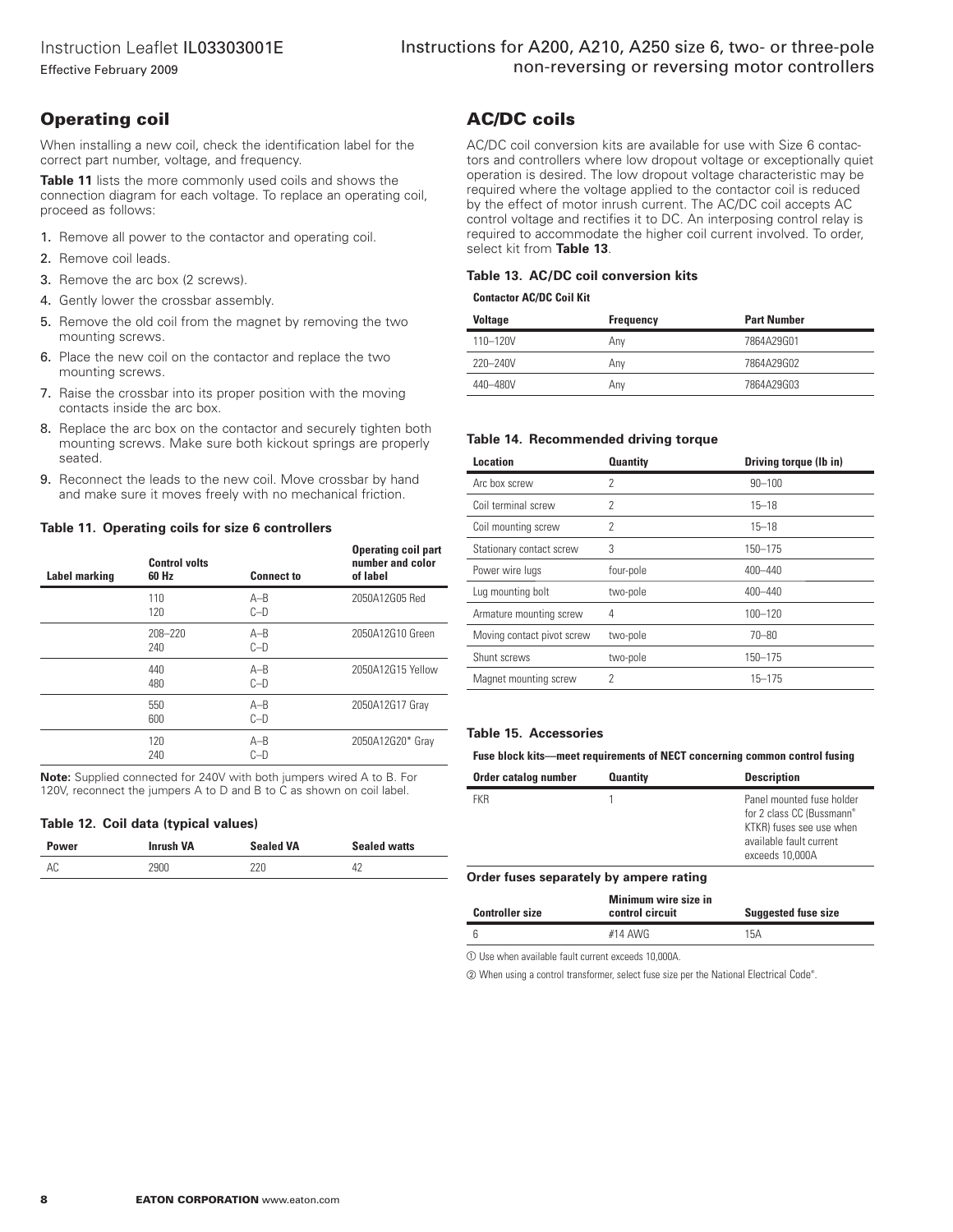### **Table 16. Renewal parts**

| <b>Item</b>                             | Fig. 11 refer. | <b>Part number</b> |
|-----------------------------------------|----------------|--------------------|
| Contact kit, single-pole                | Α              | 2066A10G11         |
| Operating coil                          | C              | See Table 11       |
| Auxiliary contact units                 |                | See Table 8        |
| Arc box assy., two- or three-pole       | B              | 2066A10G45         |
| Overload relay                          |                | See Table 4        |
| Control relay                           |                | See Page 5         |
| Line connector kit, single-pole         | n              | 2066A10G50         |
| Shunt replacement kit, single-pole      | F              | 2066A10G48         |
| Shunt/load connector assy., single-pole | F              | 2066A10G49         |